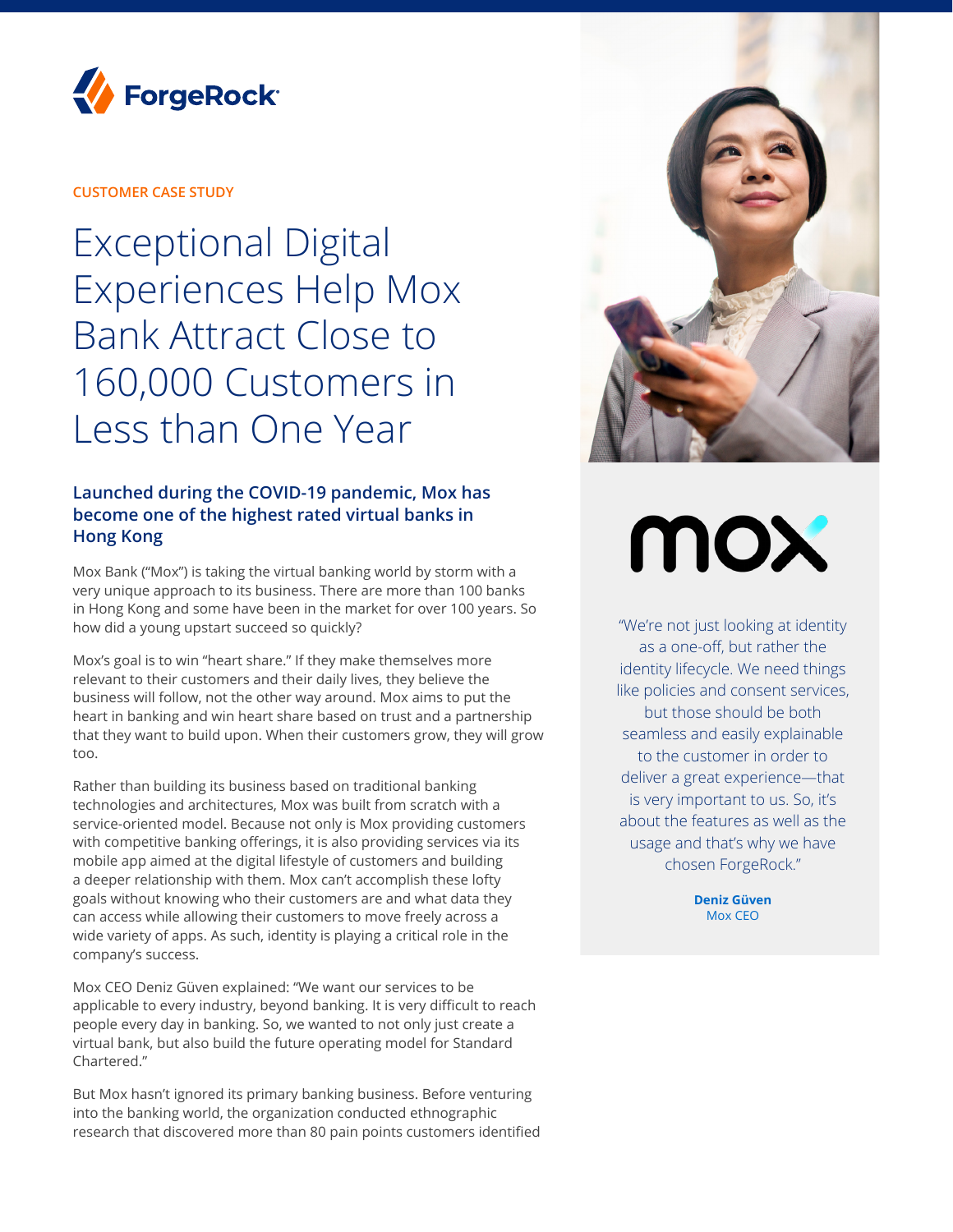in existing banking experiences in retail banking in Hong Kong, across onboarding, payments, channels, savings etc. When building its infrastructure, Mox set about addressing those challenges. Product sophistication in Hong Kong is very high but the actual digital or client experience focus in the mobile banking and digital adoption rates has room for improvement, which presents a huge opportunity for digital financial services providers like Mox.

# A Unique Banking Experience

In addition to resolving traditional banking frustrations as outlined by customers, Mox is offering something quite different. As Güven explained, "Differentiating isn't that easy to do in banking because we all offer similar products." That is why Mox is offering retail financial services as well as lifestyle offerings by partnering with HKT and PCCW, the city's leading telecom and lifestyle leader; and Asia's largest online travel agency, Trip.com. So, for example, with "HKT Autopay Switch" service, Mox's customers can switch all of their HKT bills paying for television, phone, Wifi and streaming services, etc. to Mox Credit so they can consolidate their HKT bills all in one place seamlessly and securely. Güven summarized by saying, "With our partners, we're not just a virtual bank but also a travel and media company. We are creating new services that touch the daily life of customers. We can do that because we want to create the ultimate experience for each product and service."

And ForgeRock helped accomplish this for Mox. "Identity is crucial to our success," Güven said. "While ForgeRock is a highly sophisticated technology, it is super easy to integrate and run with, but we also have the right mindset in place."

## Identity and Virtual Banking

According to Güven, identity plays a key role in Mox's achievements. "Many banks don't understand that when we talk about KYC (Know Your Customer) and onboarding a customer, it's more than just taking some information and creating an identity—it's a journey. We are re-defining identity as a journey where KYC and onboarding are just the beginning. We understand the right problems and deliver the right services," he said.

Güven acknowledged that the optimal solution implements security best practices with ease-of-use. "We're not just looking at identity as a one-off, but rather the identity lifecycle. We need things like policies and consent services, but those should be both seamless and easily explainable to the customer in order to deliver a great experience that is very important to us. So, it's about the features as well as the usage and that's why we have chosen ForgeRock."

Güven added that scalability is also critical in order to keep pace with the bank's rapid growth. "With close to 160,000 customers in under a year, scalability and efficiency is very important to us. We simply must be able to scale to meet demand and with ForgeRock's help, we can," he said.

"With close to 160,000 customers in under a year, scalability and efficiency is very important to us. We simply must be able to scale to meet demand and with ForgeRock's help, we can."

> **Deniz Güven**  Mox CEO

#### **HIGHLIGHTS**

## 160,000

Number of customers, which is over three percent of Hong Kong's bankable population

## \$700 million

Total deposits

## 2 minutes, 47 seconds

Fastest onboarding time